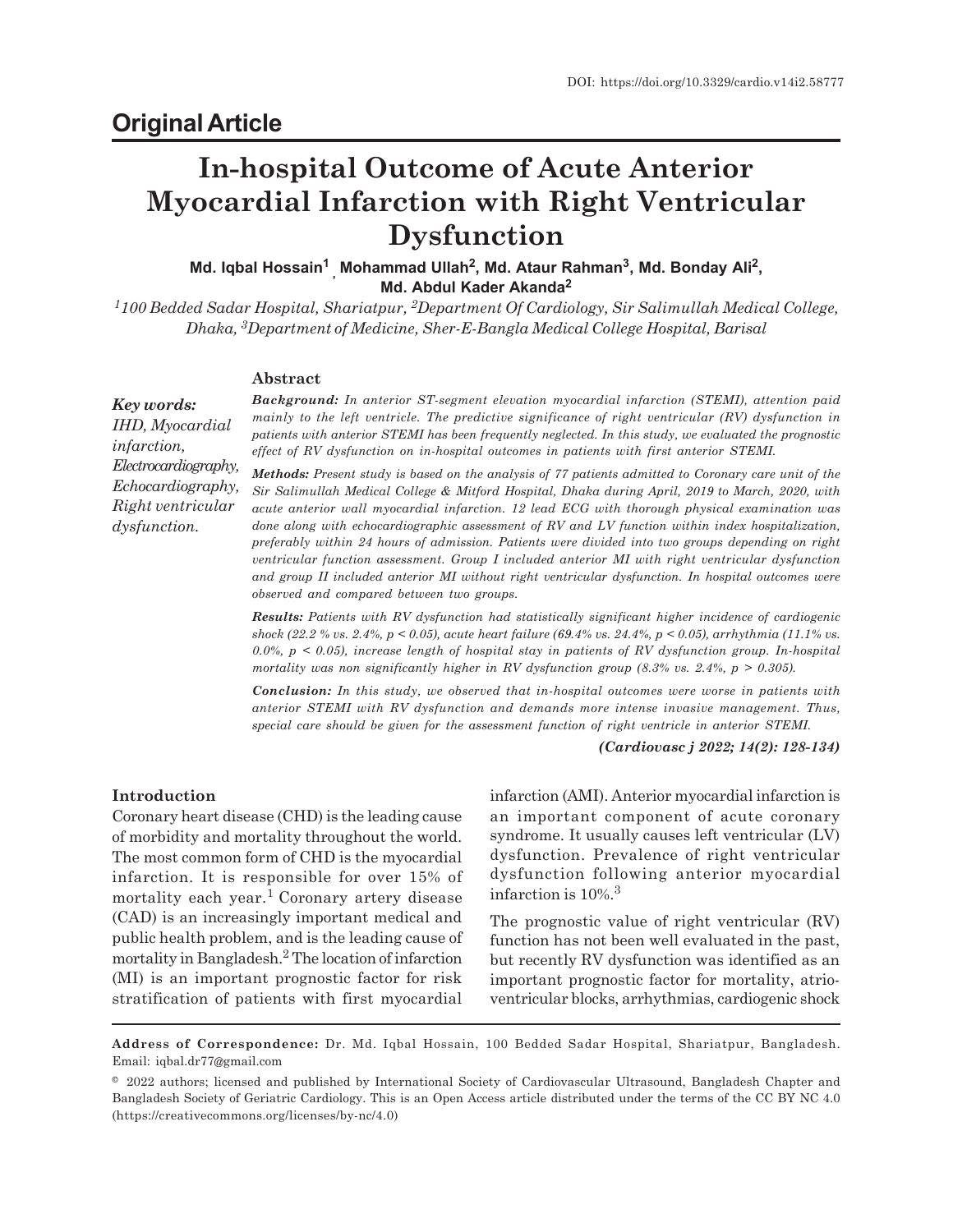and mechanical complications patients with AMI. However, it is unclear whether RV dysfunction after anterior AMI also portends poor prognosis or not. Some novel studies have drawn attention to the cardiogenic shock associated with RV dysfunction and have provided new information about the management and outcomes. RV dysfunction has been shown in up to 50% of patients with acute infero-posterior STEMI, and in up to 10% of patients with anterior STEMI. Mechanism of depression in RV functions in inferior wall infarction was found to be similar with the left ventricular (LV) function depression in anterior wall infarction. Nonetheless, to date, the prognostic value of RV dysfunction after AMI remains unclear especially in anterior STEMI. There is no study evaluating the outcomes of patients with isolated anterior STEMI with this regard. We aimed to examine the prognostic effect of RV dysfunction in predicting in-hospital mortality in patients present with first anterior STEMI in a cross-sectional analytical fashion.

Assessment of left ventricular function using 2D echocardiography shortly after acute MI is essential and one of the most important prognostic parameters. However, the association between right ventricular function and adverse events after acute MI is poor known, especially in patients with mild LV dysfunction. Because of therapeutic implications, there has been growing interest in early recognition of right ventricular dysfunction with non-invasive techniques. Zornoff et al. demonstrated that in patients with LV ejection fraction less than or equal to 40%, RV function was a significant independent predictor of death and development of heart failure after acute MI. 4 Therefore, the function of both ventricles after AMI should be considered. RV assessment with these imaging modalities will have an increased value. The sensitivity and specificity of echo may be as high as 82% and 93%, respectively, for detection of right ventricular function assessment. 5 Therefore, echocardiographic evaluation of RV function is very important for prognostic risk stratification of acute anterior wall MI.

# **Methods:**

This present study was designed as observational analytical study at Department of Cardiology, Sir Salimullah Medical College & Mitford Hospital,

Dhaka. This study was conducted from April, 2019 to March, 2020. Patients admitted into the Department of Cardiology with first attack of Acute Anterior Myocardial Infarction. A total number of 77 patients who fulfilled inclusion and exclusion criteria were selected for the study as the sample population. The samples were collected by purposive sampling method. Study population was divided into two groups on the basis of right ventricular function. In group I, 36 patients with right ventricular dysfunction and in group II, 41 patients without right ventricular dysfunction. Patients with acute Inferior MI or Non-ST-elevation myocardial infarction, old MI, left ventricular EF less than or equal to 35%, patients with valvular heart disease, congenital heart disease and cardiomyopathy. patients having major non cardiovascular disorder which causes elevation of Troponin-I such as severe end-stage liver and kidney diseases, prolonged immobilization, major surgery, chest trauma, myocarditis, pericarditis, acute pulmonary embolism, prolonged tachyarrhythmia, patients with previous corpulmonale or pulmonary HTN, renal failure, features of portal HTN, any respiratory infection were excluded from this study.

Informed written consent was taken from each patient before enrollment. Meticulous history was taken and detailed clinical examination was performed. Risk factors profile including smoking, hypertension, dyslipidemia and family history of myocardial infarction were noted. Necessary physical examinations were done including pulse, blood pressure, jugular venous pressure, basal crepitation, auscultation for any cardiac murmur. Some primary investigations were done including serum troponin value, random blood sugar, serum creatinine, serum electrolytes, lipid profile on the day of admission. Resting ECG of all patients was done at a paper speed of 25 mm/s and 10 mm standardization at admission using Fukuda ECG machine (Model: FX -2111) Denshi Co Ltd. Japan. Transthoracic echocardiography was done preferably within 24 hours of admission by 2D & M-mode and Doppler echocardiography modalities by VIVID E 95 series echo machine. Echocardiography was performed to look for left ventricular ejection fraction, any mechanical complications. Variables specially included left ventricular internal diameter in diastole (LVIDd),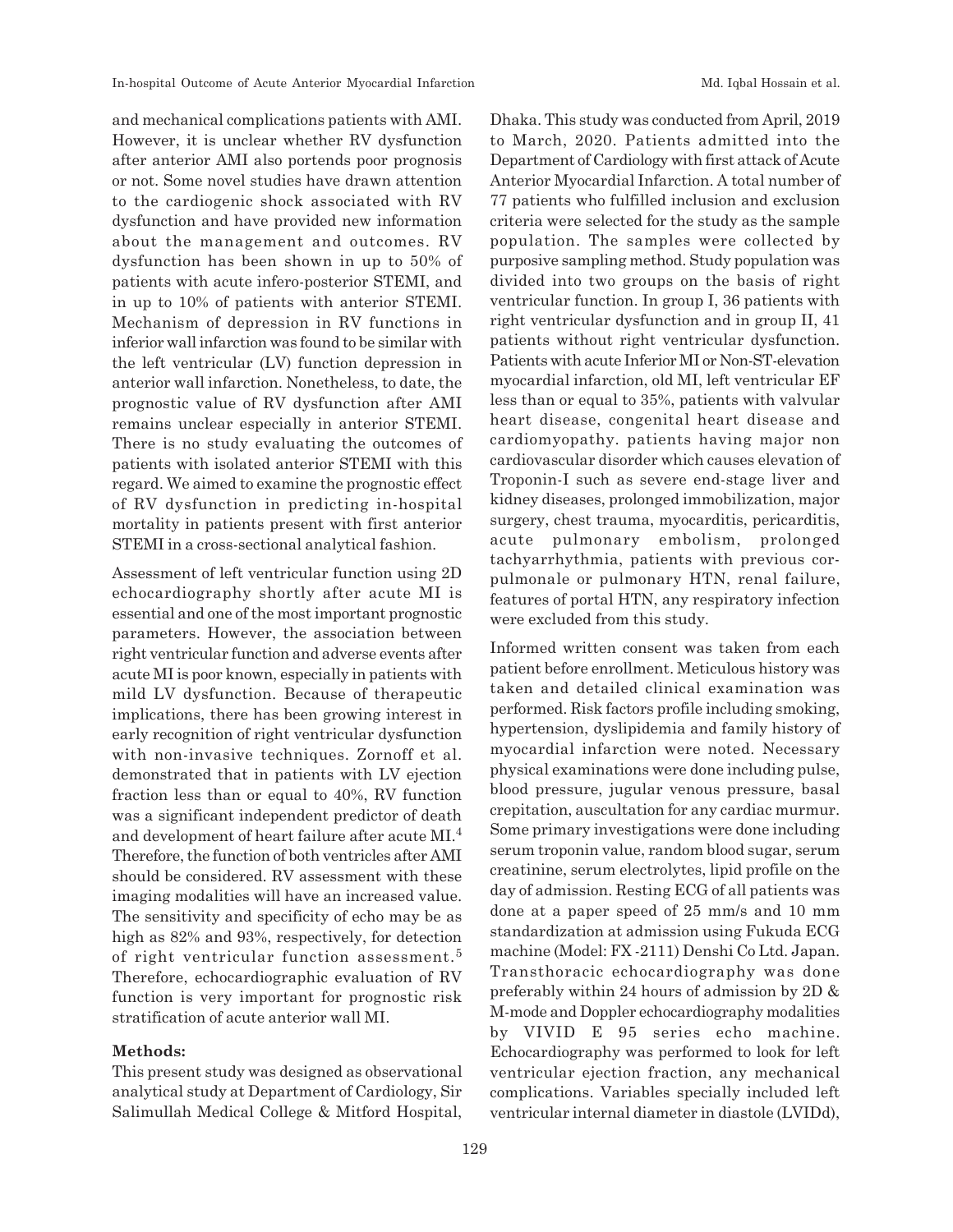left ventricular internal diameter in systole (LVIDs), regional wall motion abnormality (RWMA), left ventricular ejection fraction (LVEF) by modified Simpson's method. Right ventricular study includes Tricuspid Annular Planner Systolic Excursion (TAPSE) in mm,  $S<sup>1</sup>$  in cm/sec, Fractional Area Change (FAC) in %, Myocardial Performance Index (MPI), Right ventricular size in mm. TAPSE  $<$  16 mm, S'  $<$  10 cm/sec, FAC  $<$  35% and MPI >0.40.<sup>6</sup> Presence of any of these parameters regarded as right ventricular dysfunction.

The data obtained from the study were analyzed and significance of differences were estimated by using statistical methods. Continuous variables were expressed as mean values ± standard deviation and compared using Student's t-test. Categorical variables were expressed as frequencies with corresponding percentages and compared using Chi-square test when & where appropriate. Relevant clinical variables or baseline variables were compared between the sub-groups. A p value of < 0.05 was considered statistically significant. Statistical analyses were carried out by using SPSS (Statistical Package for the Social Sciences by SPSS Inc., Chicago, IL, USA, 2015) Version 23. The study protocol was approved by ethical committee of Sir Salimullah Medical College, Dhaka.

#### **Results:**

The main objective of the study was to assess influence right ventricular function on in-hospital outcome of acute anterior wall myocardial infarction by different echocardiographic modalities. Patients were assigned into two groups according to RV function. Thirty-six (36) patients were comprised of right ventricular dysfunction and forty-one (41) patients were comprised of without of right ventricular dysfunction.

Minimum age of the respondent was 35 years and maximum 78 years. Table I showed the age distribution was almost identical between patients with and without right ventricular dysfunction  $(56.5 \pm 10.12 \text{ vs } 54.4 \pm 10.72 \text{ years})$ . Analysis provided statistically no significant (p>0.05) mean age difference between study groups.

**Table-I** *Comparison of age between two groups (N=77).*

| Age (in years) | Group I          | Group II         | p value      |
|----------------|------------------|------------------|--------------|
|                | $(n = 36)$       | $(n = 41)$       |              |
|                | $No.$ (%)        | No. (%)          |              |
| $30 - 40$      | $3(7.3\%)$       | $8(19.5\%)$      |              |
| $41 - 50$      | $9(24.4\%)$      | $8(19.5\%)$      |              |
| 51-60          | $16(43.9\%)$     | 16(39.0%)        |              |
| 61-70          | 7(19.5%)         | $9(22.0\%)$      |              |
| 71-80          | $1(4.9\%)$       | $0(0.0\%)$       |              |
| $Mean \pm SD$  | $56.5 \pm 10.12$ | $54.4 \pm 10.72$ | $0.359^{ns}$ |
| Range          | $(35-80)$ yrs.   | $(34-70)$ yrs.   |              |

Male patients were predominant in both groups. No significance (p>0.05) was found between two groups in terms of sex distribution (Table II).

**Table-II** *Distribution of sex between two groups (N = 77).*

| <b>Sex</b>   | Group I     | Group II    | p value             |  |
|--------------|-------------|-------------|---------------------|--|
|              | $(n = 36)$  | $(n=41)$    |                     |  |
|              | No. $(\%)$  | No. $(\%)$  |                     |  |
| Male         | 31(87.8%)   | 36(87.8%)   | 1.000 <sup>ns</sup> |  |
| Female       | $5(12.2\%)$ | $5(12.2\%)$ |                     |  |
| Male: Female | 6.2:1       | 7.2:1       |                     |  |
| ratio        |             |             |                     |  |

Hypertension, diabetes, dyslipidemia and smoking were significant risk factors among the groups, prevalent more in group I patients (Table III). Among the group I, smoking (66.7%) was the most common risk factor followed by HTN (41.7%), DM (29.6%), dyslipidemia (30.6%) and family history of CAD  $(12.5\%)$ . Among the group II, HTN  $(58.5\%)$ was the most common risk factor followed by smoking (51.2%), DM (31.7%), dyslipidemia (24.8%) and family history of CAD (7.3%). There was statistically not significant risk factor difference between two study groups.

**Table-III** *Distribution of the study subjects by risk factors between two groups (N=77).*

| Variables      | Group I    | Group II     | p value             |
|----------------|------------|--------------|---------------------|
|                | $(n = 36)$ | $(n = 41)$   |                     |
|                | No. (%)    | No. (%)      |                     |
| Smoking        | 24(66.7%)  | $21(51.2\%)$ | $0.178^{ns}$        |
| <b>HTN</b>     | 15(41.7%)  | 24(58.5%)    | $0.122^{ns}$        |
| DМ             | 11(29.6%)  | 13(31.7%)    | $0.067^{ns}$        |
| Family history | 6(12.5%)   | 3(7.3%)      | $0.105^{\rm ns}$    |
| of CAD         |            |              |                     |
| Dyslipidemia   | 11(30.6%)  | $10(24.8\%)$ | 0.090 <sup>ns</sup> |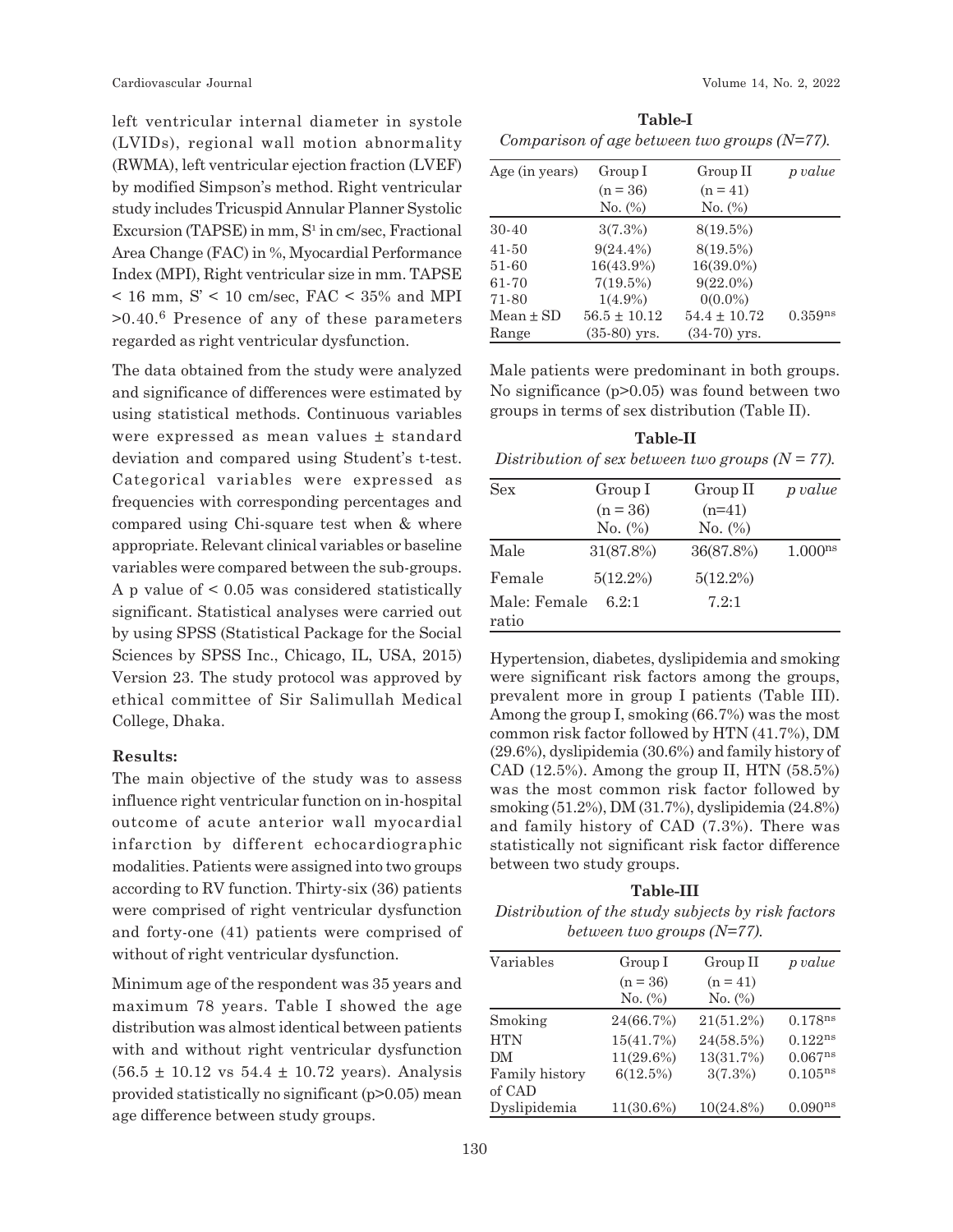In-hospital Outcome of Acute Anterior Myocardial Infarction Music Md. Iqbal Hossain et al.

Regarding clinical findings, pulse rate is higher and systolic blood pressure is lower in group I than group II which are statistically significant (pd"0.05). Mean difference of diastolic blood pressure between two groups is not statistically significant. Increased JVP and basal crepitation were found more prevalent in group I than group II (pd"0.05). Murmur was absent in both groups.

Troponin values were higher in group I. Other laboratory parameters were not different between comparison groups (Table IV).

Regarding echocardiographic evaluation, LVEF which was obtained by modified Simpson's method was identical in both groups. TAPSE, S', FAC value were lower significantly in group I where as MPI value was higher in group I. Pulmonary artery systolic pressure values were higher in group I (Table VIII).RV size was increased in group I people.

Table VI shows frequency of right ventricular dysfunction assessment parameter among group I people. TAPSE less than 16 were more prevalent among all parameters.

It was found that occurrence of significant arrhythmia, cardiogenic shock and acute heart failure were more prevalent in group I people. Occurrences of death was non significantly more in group I. Length of hospital was higher in group I people which was non-significant (Table VII).

| Laboratory findings | Group I           | Group II          | p value                   |  |
|---------------------|-------------------|-------------------|---------------------------|--|
|                     | $(n = 36)$        | $(n=41)$          |                           |  |
|                     | $Mean \pm SD$     | $Mean \pm SD$     |                           |  |
| Troponin(ng/ml)     | $15.46 \pm 9.45$  | $10.51 \pm 4.11$  | $\leq 0.001$ <sup>s</sup> |  |
| RBS (mmol/l)        | $7.23 \pm 1.75$   | $7.51 \pm 1.58$   | $0.453^{ns}$              |  |
| Creating/dl)        | $1.17 \pm 0.22$   | $1.13 \pm 0.19$   | $0.429^{ns}$              |  |
| Na(mmol/l)          | $135.12 \pm 1.97$ | $136.35 \pm 2.66$ | 0.338 <sup>ns</sup>       |  |
| K(mmol/l)           | $4.00 \pm 0.30$   | $4.00 \pm 0.86$   | $0.974^{ns}$              |  |
| Cl(mmol/l)          | $100.85 \pm 1.17$ | $101.00 \pm 1.81$ | 0.676 <sup>ns</sup>       |  |

| <b>Table-IV</b>                                                   |  |  |  |  |
|-------------------------------------------------------------------|--|--|--|--|
| Comparison of laboratory findings between two groups $(N = 77)$ . |  |  |  |  |

**Table-V**

| Comparison of echocardiographic findings between two groups $(N = 77)$ . |  |  |  |  |
|--------------------------------------------------------------------------|--|--|--|--|
|                                                                          |  |  |  |  |

| Echocardiographic | Group I          | Group II         | p value                |
|-------------------|------------------|------------------|------------------------|
| findings          | $(n = 36)$       | $(n = 41)$       |                        |
|                   | $Mean \pm SD$    | $Mean \pm SD$    |                        |
| $LVIDd$ (mm)      | $51.80 \pm 3.23$ | $50.44 \pm 2.61$ | 0.038 <sup>s</sup>     |
| $LVIDs$ (mm)      | $39.68 \pm 4.26$ | $36.78 \pm 4.51$ | 0.004 <sup>s</sup>     |
| $LVEF$ $(\%)$     | $43.47 \pm 2.89$ | $46.15 \pm 4.96$ | 0.080 <sup>ns</sup>    |
| TAPSE (mm)        | $11.26 \pm 1.24$ | $17.66 \pm 0.66$ | $< 0.001$ <sup>s</sup> |
| $S^1$ (cm/sec)    | $8.36 \pm 0.72$  | $12.56 \pm 1.03$ | $< 0.001$ <sup>s</sup> |
| MPI               | $0.42 \pm 0.01$  | $0.38 \pm 0.02$  | $< 0.001$ <sup>s</sup> |
| $\text{FAC}$ (%)  | $29.73 \pm 2.18$ | $39.66 \pm 1.26$ | $< 0.001$ <sup>s</sup> |
| PASP (mm of Hg)   | $31.07 \pm 6.64$ | $23.51 \pm 6.47$ | $< 0.001$ <sup>s</sup> |

# **Table-VI**

*Frequency of right ventricular dysfunction assessment parameter among group I people (n = 36)*

| Name of tools            | Frequency |
|--------------------------|-----------|
| TAPSE less than 16 mm    | 33        |
| $S1$ less than 10 cm/sec | 24        |
| FAC less than 35%        | 28        |
| MPI above 0.40           | 20        |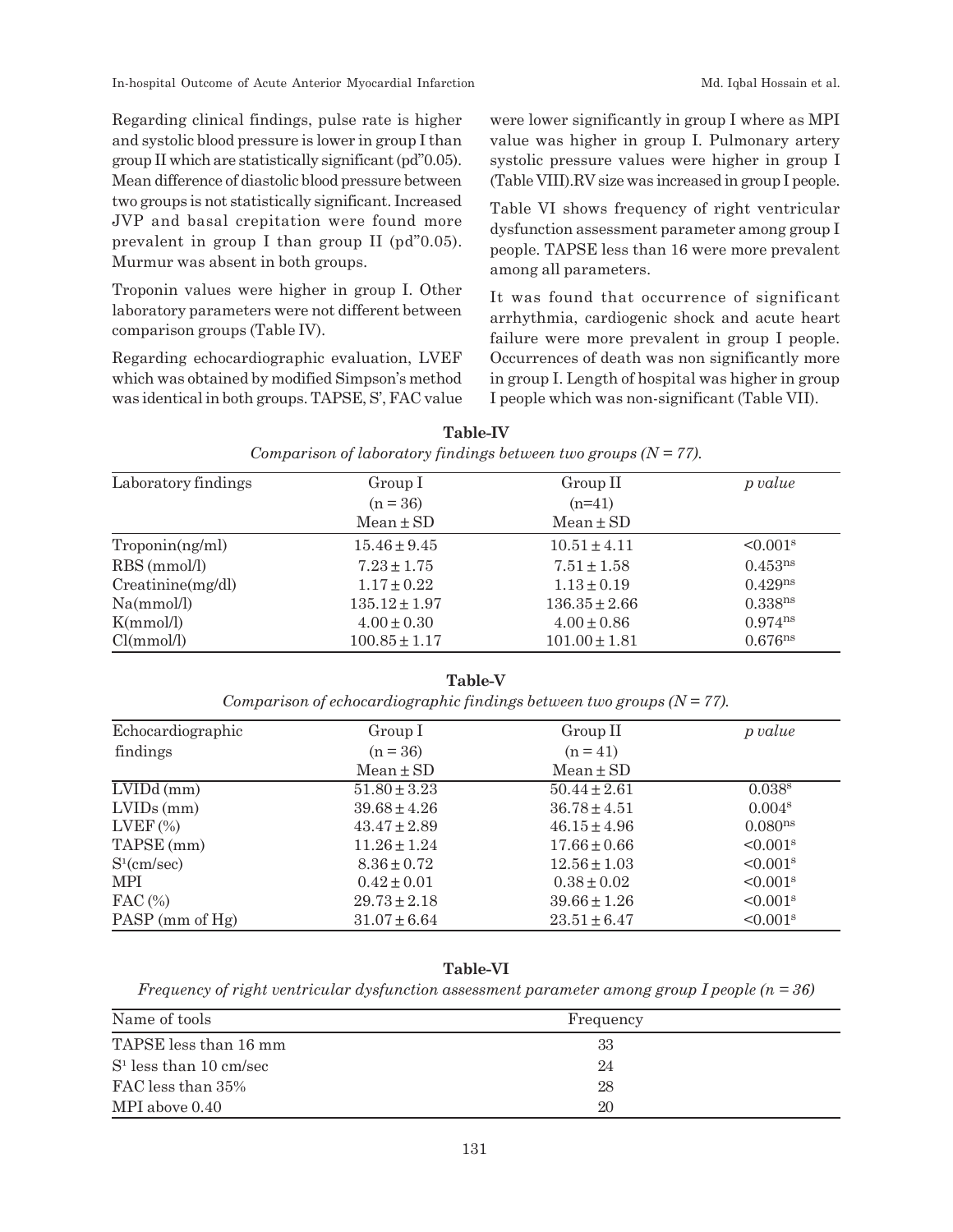Cardiovascular Journal Volume 14, No. 2, 2022

| Outcome variables    | Group I         | Group II        | p value                  |  |
|----------------------|-----------------|-----------------|--------------------------|--|
|                      | $(n = 36)$      | $(n = 41)$      |                          |  |
|                      | No. $(\%)$      | No. $(\%)$      |                          |  |
| Arrythmia            | $4(11.1\%)$     | $0(0.0\%)$      | $0.0283$ <sup>s</sup>    |  |
| Cardiogenic shock    | $8(22.2\%)$     | $1(2.4\%)$      | 0.007 <sup>s</sup>       |  |
| Acute heart failure  | $25(69.4\%)$    | $10(24.4\%)$    | $< 0.001$ <sup>s</sup>   |  |
| Thrombo-embolism     | $0(0.0\%)$      | $0(0.0\%)$      | $\overline{\phantom{a}}$ |  |
| Death                | $3(8.3\%)$      | $1(2.4\%)$      | $0.245^{ns}$             |  |
| Hospital stay (Days) | $4.90 \pm 0.83$ | $4.68 \pm 0.69$ | 0.196 <sup>ns</sup>      |  |
|                      | (Mean±SD)       | $(Mean \pm SD)$ |                          |  |

**Table-VII** *Comparison of outcome variables between two groups (N = 77).*

#### **Discussion:**

The current study was designed to evaluate the prognostic effect of RV dysfunction on clinical outcomes in patients with first anterior STEMI. On admission, along with compatible history, ECG was taken in every patient, acute anterior myocardial infarction was diagnosed, after initial resuscitation echocardiographic evaluation was done and patients were grouped I ( $n = 36$ ) and group II  $(n = 41)$  according to presence or absence of right ventricular dysfunction.

There was no significant age difference between the two age groups. The mean age of group I was  $56.5 \pm 10.12$  years and mean age of group II was  $54.4 \pm 10.72$  years. The highest number of patients was in the age group  $(51 - 60)$  years. One of the studies in Bangladesh found that mean age was  $50.15 \pm 8.8$  years of patients of IHD.<sup>7</sup> South Asian are unduly prone to develop CAD at a younger age. Statistically not significant mean sex difference was found between patients of both study group (p>0.05). The result was consistent with the other studies of Bangladesh.<sup>8</sup>

Among the group I patients, smoking was the most common risk factor where as in group II patients, HTN was the most common risk factor. There was statistically not significant risk factor difference between two study groups. The data are almost similar to the study done in Bangladesh.<sup>8</sup>

Comparison between echocardiographic variables reveals that mean difference of echocardiographic parameter. Mean difference of ejection fraction (EF) is 43.47 ± 5.23 vs. 46.15 ± 4.96 % in between group I and group II which was statistically nonsignificant. Mean difference of TAPSE between group I and group II are  $11.26 \pm 1.24$  vs  $17.66 \pm 1.24$ 0.66 mm. Mean difference of S' is  $8.36 \pm 0.72$  vs  $12.56 \pm 1.03$  cm/sec in between group I and group II. Mean difference of Myocardial performance index (MPI) is  $0.42 \pm 0.01$  vs  $0.38 \pm 0.02$  in between two groups. Mean difference of Fractional area change (FAC) is  $29.73 \pm 2.18$  vs  $39.66 \pm 1.26\%$  in between group I and group II. Mean difference of pulmonary artery systolic pressure (PASP) between group I and group II are  $31.07 \pm 6.64$  vs  $23.51 \pm 6.47$  mm of Hg. The above mentioned all differences are statistically significant ( $p<0.05$ ). RV size is increased in all study people in group I. Similar results were found in the study done by Muhammed Keskin et al.<sup>9</sup>

In-hospital mortality was non significantly higher in the RV dysfunction group  $(8.3\% \text{ vs. } 2.4\%, \text{ p}$ 0.245). These patients also had a statistically significant higher incidence of cardiogenic shock, acute heart failure, occurrence of arrhythmia including RBBB, VT, increased length of hospital stay in patients of right ventricular dysfunction group. Similar outcome was observed in a study of Keskin, M.et al. That study showed incidence of cardiogenic shock was 26.7% in right ventricular dysfunction group and it was 1.6% in without right ventricular dysfunction group. Recurrent myocardial ischemia was also higher in right ventricular dysfunction group (11.1% vs. 1.3%, p<0.001).<sup>9</sup> Another study of Pereira, A.C et al. showed similar outcome of patients with right ventricular dysfunction group. It showed hemodynamic complications (heart failure and cardiogenic shock) were more in RV dysfunction group (71% vs. 38%;  $p = 0.0023$ ) and electrical complications also were more in RV dysfunction group (58% vs. 30%, respectively;  $p = 0.0005$ ).<sup>10</sup>

132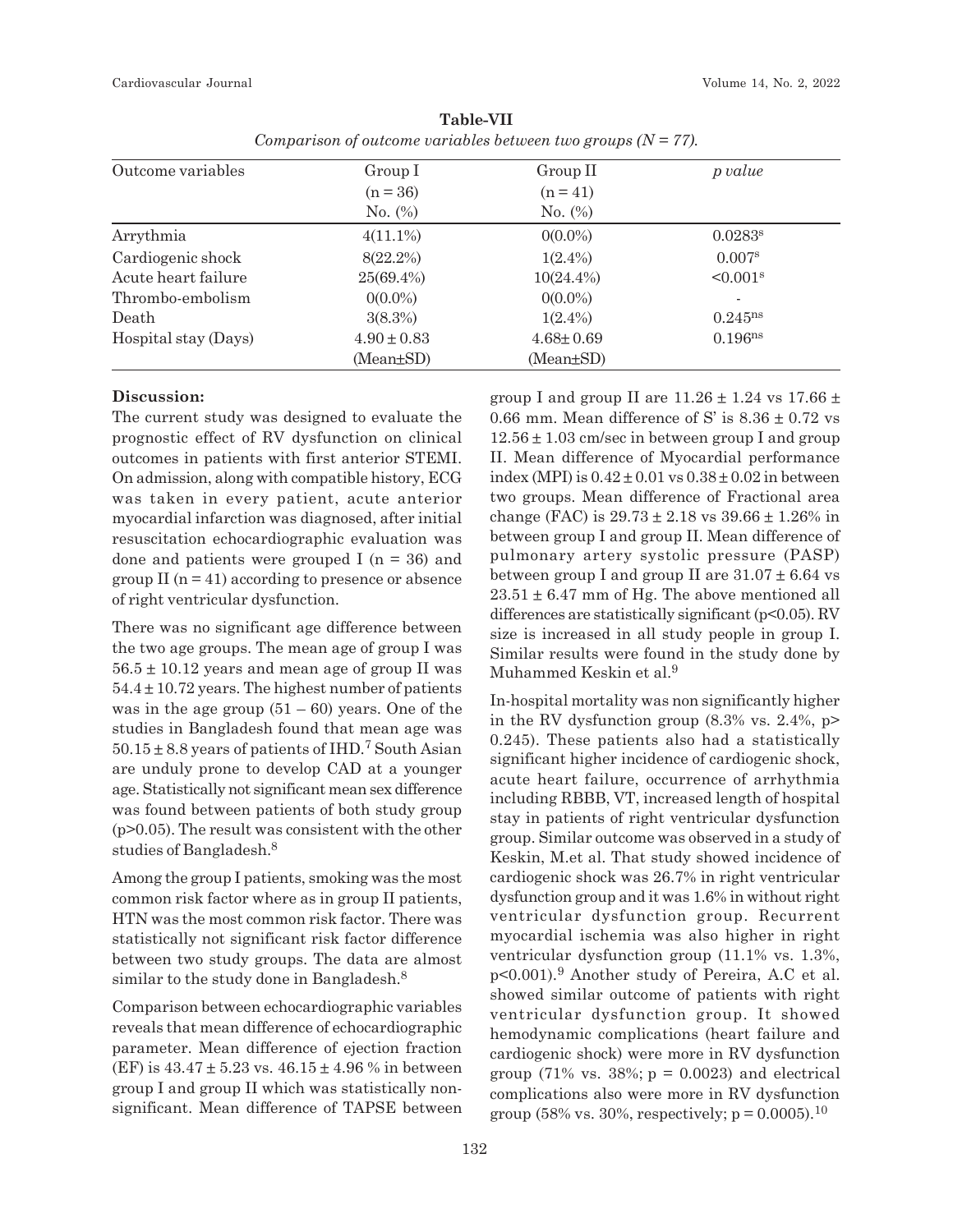We observed that RV dysfunction remained an independent risk factor for in-hospital worse outcome in a definite patient population. The location, shape and unique contractile functions of right ventricle make the RV systolic assessment challenging. Because of these methodological limitations, few parameters like TAPSE, S', FAC & MPI have been commonly considered as an efficacious way to determine RV dysfunction. Several previous studies examined the association of RV dysfunction with AMI. Azevedo et al. showed the effectiveness of RV FAC measuring in assessment of RV dysfunction after anterior STEMI. Moreover, they revealed that FAC can predict RV failure 6-months after AMI, although they did not evaluate the clinical outcomes of these patients.11 The VALIANT Echo study is another prospective multi-center study demonstrating that RV FAC is a useful way of predicting mortality in AMI. In a comprehensive analysis, Zornoff et al. revealed that RV dysfunction is an independent predictor of death in AMI; however, they included all types of AMI and did not exclude the patients who presented with previous AMI which could significantly affect RV functions and outcomes.<sup>4</sup> Unlike this study, we enrolled patient population with first anterior STEMI to better reveal the prognostic value of RV dysfunction in acute anterior wall MI.

In a cardiac magnetic resonance imaging (MRI) study, Bodi et al. reported that approximately 1/3 of the RV mass was at risk in anterior STEMI; however, 94% of the area at risk was restored, and the final infarct size was only 2% of the RV. The infarct size remained small owing to successful revascularization of LAD.12 Bonanad et al. reported that in anterior STEMI, micro-vascular obstruction frequently occurs in the  $RV<sup>13</sup>$  In addition, Abbate et al. revealed significant myocardial apoptosis of RV in patients with LV AMI.14 Another MRI study, which is conducted by Jensen et al. showed that there was remarkable myocardial edema in the RV of patients with anterior STEMI. These studies demonstrate that RV dysfunction after anterior STEMI does not originate solely from RV infarction but may also arise from LV failure and ventricular interdependence. <sup>15</sup> The results of the current study confirmed this hypothesis. Although the coexistence of LV and RV failure might have caused higher mortality, RV dysfunction has gained much attention after echocardiographic improvements in right-chambers' quantification. Some previous studies evaluated the prognostic effect of RV dysfunction via different modalities on different patient populations. In anterior STEMI, the focus has commonly been on LV functions and PPCI. Although the above-mentioned studies have drawn attention to the RV functions, there has been no comprehensive evaluation of the impact of RV dysfunction in anterior STEMI.

Although accumulated evidence suggests that FAC could be a reliable marker of RV dysfunction and could provide an important prognostic value, we observed that TAPSE and RV S2 velocity had a significant correlation with the FAC in these patients. Hence, TAPSE and RV S2 velocity may provide rapid and accurate measurements of RV systolic functions in these patients. Therefore, we propose that RV functions should be evaluated in patients with anterior STEMI as in inferior STEMI. Echocardiography is a reliable modality to examine the RV functions and may provide an additional prognostic value in patients presented with anterior STEMI.

#### **Limitations of the study**

Several limitations of this study should be noted before interpreting results of this study. First and the most important limitation of the current study was the complexity of RV geometry when assessing the RV. The method used to quantify RV function was not a true volumetric based method. Threedimensional echocardiographic data are especially valuable for obtaining RV quantification. We included patients of acute anterior myocardial infarction who received thrombolysis as primary reperfusion strategy, effects of RV dysfunction on in-hospital prognosis could be more precisely defined if primary PCI would be primary reperfusion strategy.

#### **Conclusion:**

Evaluation of RV dysfunction after anterior STEMI is not so common as in LV dysfunction and in this study, we evaluated the effect of RV dysfunction on in-hospital outcomes in patients with first anterior STEMI. In this study, we observed that in-hospital outcomes were worse in patients with anterior STEMI with RV dysfunction and demands